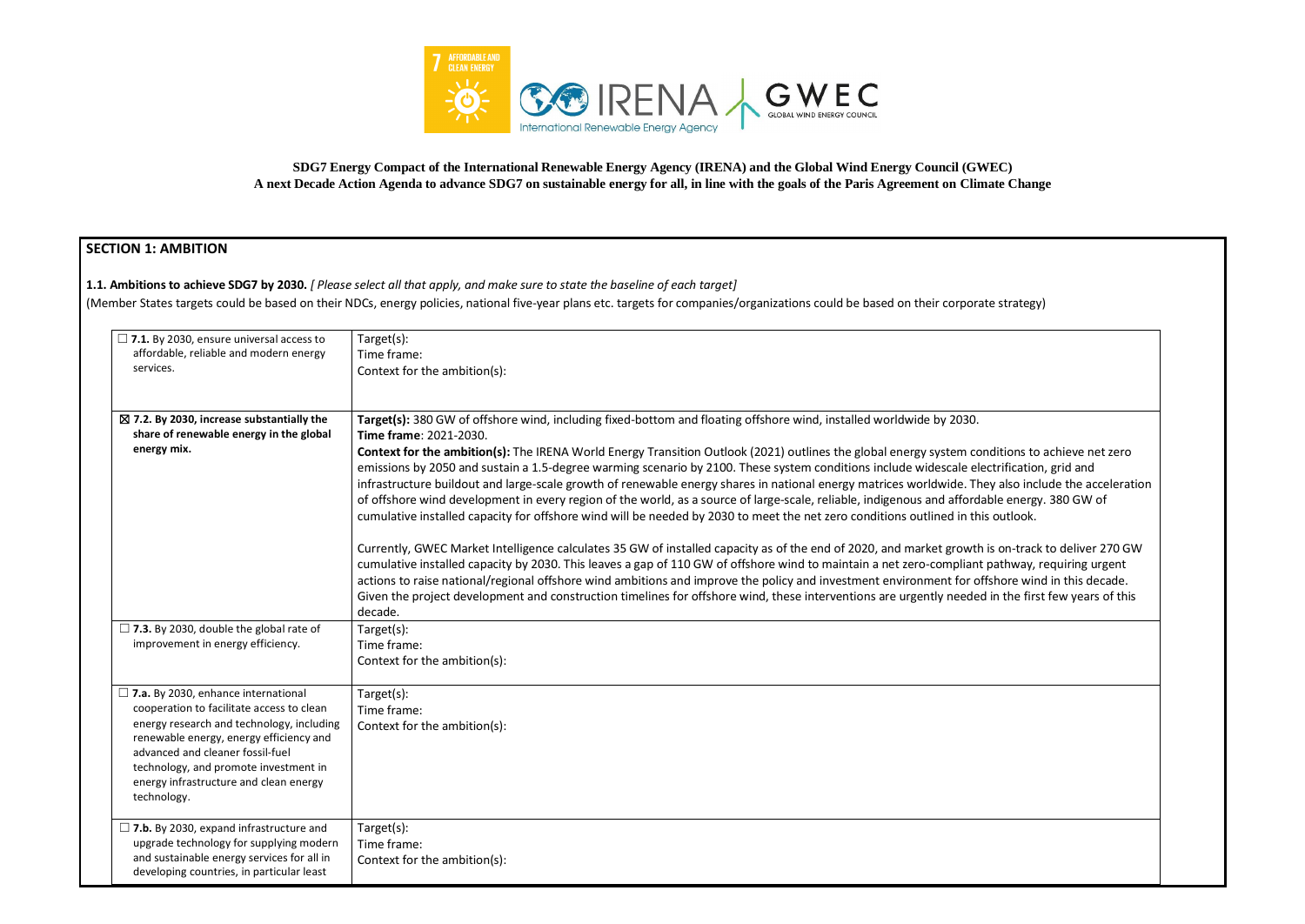#### **1.2. Other ambitions in support of SDG7 by 2030 and net-zero emissions by 2050.** *[Please describe below e.g., coal phase out or reforming fossil fuel subsidies etc.]*

**Target(s):** 2,000 GW of offshore wind, including fixed-bottom and floating offshore wind, installed worldwide by 2050.

**Time frame:** 2021-2050.

**Context for the ambition(s):** The IRENA World Energy Transition Outlook (2021) outlines the global energy system conditions to achieve net zero emissions by 2050 and sustain a 1.5-degree warming scenario by 2100. These system conditions include widescale electrification, grid and infrastructure buildout and large-scale growth of renewable energy shares in energy matrices worldwide. They also include the acceleration of offshore wind development in the world to exceed 2,000 GW of cumulative installed capacity by 2050. Currently, GWEC Market Intelligence calculates 35 GW of installed capacity as of the end of 2020. Building on the 380 GW by 2030 target of this Energy Compact, this Compact further aims to intensify global offshore wind growth in the decades beyond.

This leaves a gap of 1,620 GW of offshore wind to be built over the next two decades to 2050 to maintain a net zero-compliant pathway. The combination of ongoing innovations and technology enhancement towards larger capacity turbines, deployment of floating wind foundations permitting access to better wind resources and the emergence of green hydrogen production using offshore wind electricity are key in bridging this gap.

Offshore wind is a source of large-scale, reliable, indigenous and affordable energy, which can accelerate national clean energy transitions and support fossil fuels phaseout while safeguarding energy security. As such, it can be a critical technology to ensuring a just and inclusive energy transition, which also offers economies of scale to provide a range of socioeconomic benefits and job creation opportunities (particularly for displaced labour in the energy transition, such as in the offshore oil and gas sector). There is 71,000 GW of offshore wind resource potential globally, according the World Bank Group, the vast majority of which remains unexplored and untapped. Much of this technical resource potential will be suitable for floating wind applications, expected to reach commercialization by the end of this decade. This Compact aims to reach 2,000 GW of cumulative global installed capacity by activating offshore wind ambitions in and sector planning in every region of the world. Based on technical potential, current policy targets and market activity, an estimated preliminary breakdown of this 2,000 GW by 2050 could look like: Asia (760 GW, or 38%); Europe (640 GW, or 32%); North America (360 GW, or 18%); Latin America and the Caribbean (120 GW, or 6%); Pacific (80 GW, or 4%); and Africa and the Middle East (40 GW, or 2%).

Current government targets, NDCs and policy ambitions fall far short of what will be required for offshore wind to scale up and fulfill its role as a protagonist of the global energy transition. Greater collaboration across stakeholders, knowledge-sharing, capacity-building and technical assistance will be required to enable this volume of offshore wind growth, in addition to targeted financing and investment in grid and infrastructure buildout.

# **SECTION 2: ACTIONS TO ACHIEVE THE AMBITION**

2.1. Please add at least one key action for each of the elaborated ambition(s) from section 1. *[Please add rows as needed].*

| Description of action (please specify for which ambition from Section 1)                                                                                                                                                                                                                                                                                                                                                                                                                                                                                                                                                                                                                                                                                                              | <b>Start</b> |
|---------------------------------------------------------------------------------------------------------------------------------------------------------------------------------------------------------------------------------------------------------------------------------------------------------------------------------------------------------------------------------------------------------------------------------------------------------------------------------------------------------------------------------------------------------------------------------------------------------------------------------------------------------------------------------------------------------------------------------------------------------------------------------------|--------------|
| Action 1 (Ambition 1.1): Intensify government understanding and ambitions for offshore wind development in this decade, including as reflected in<br>country NDCs, through the IRENA Collaborative Framework on Ocean Energy/Offshore Renewables ("Collaborative Framework"). The Collaborative<br>Framework provides opportunities for peer-to-peer knowledge-sharing on offshore wind good practices and sector planning between governments, as<br>well as dialogue between governments, the private sector, investment community and civil society. IRENA, GWEC and future signatories of this Compact<br>will work together to expand membership of the Collaborative Framework and socialize the ambitions of the Energy Compact to governments interested<br>in offshore wind. | Janu         |
| Description of action (please specify for which ambition from Section 1)                                                                                                                                                                                                                                                                                                                                                                                                                                                                                                                                                                                                                                                                                                              | <b>Start</b> |
| Action 2 (Ambitions 1.1 and 1.2): IRENA and GWEC will assess the current institutional and resource gaps for offshore wind capacity-building and<br>technical assistance to reach the 2030 and 2050 targets. This includes public-private partnerships in emerging offshore wind markets, as well as needs-                                                                                                                                                                                                                                                                                                                                                                                                                                                                           | Sept         |

*Start and end date* 

ary 2022 – 2030

and end date

ember 2021 – December 2022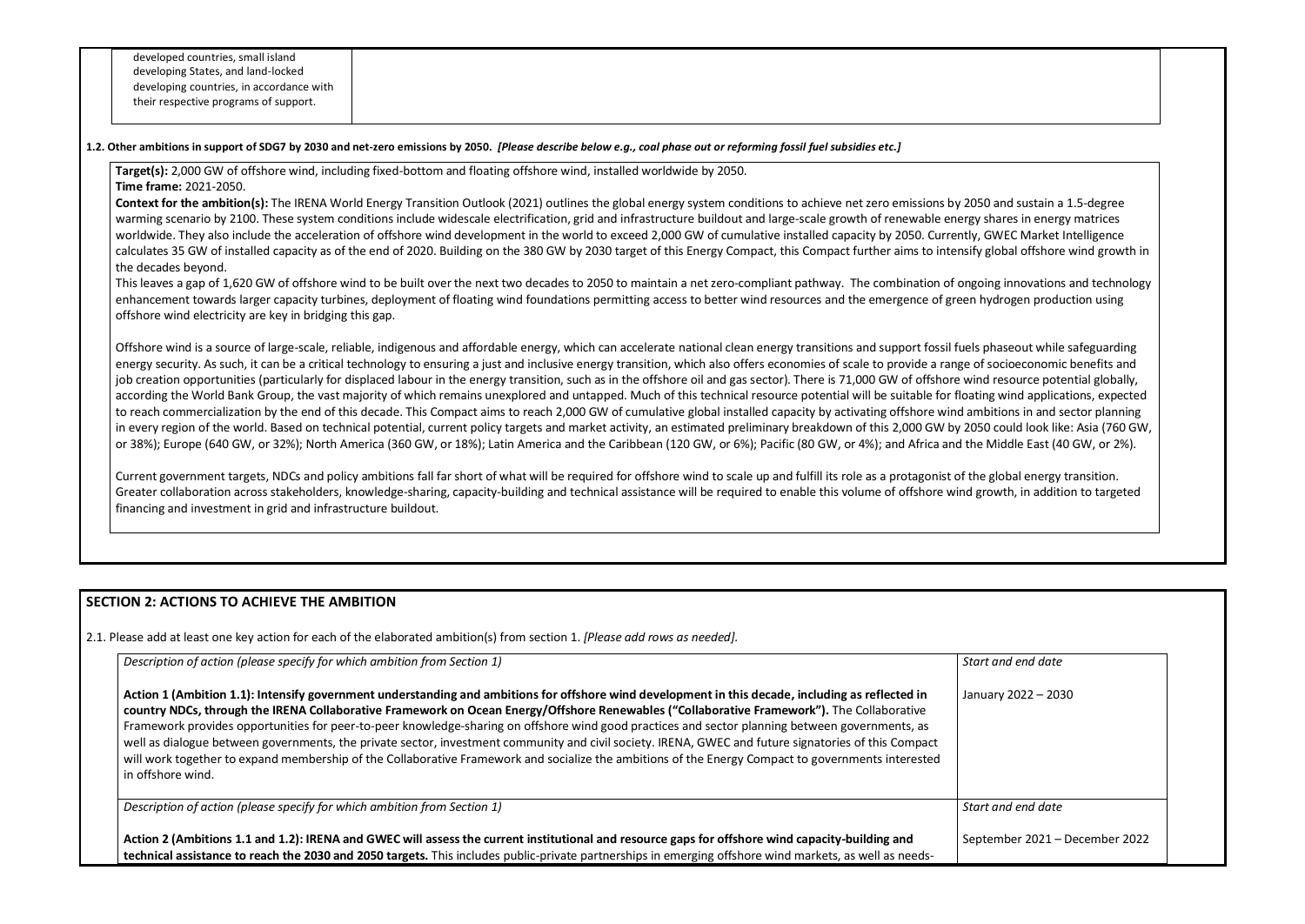based technical assistance which can support governments in creating offshore wind roadmaps, tender frameworks, cost reduction studies, and other issues.

**Action 3 (Ambition 1.2): IRENA and GWEC will collectively work to increase outreach and dialogue with policymakers in countries new to offshore wind, in order to increase the geographical coverage of the sector in line with global targets to 2050.** This includes building a greater understanding of offshore wind feasibility in LDCs and SIDS, where regional grid interconnection and cross-border power trading channels may be needed to support the economics of offshore wind, socioeconomic benefits of offshore wind and opportunities for sector coupling with green hydrogen production and export. This may include outreach through the Collaborative Framework, outreach through other channels available to IRENA and GWEC, joint studies on research topics which can expand offshore wind's reach and other modalities. GWEC will also join the IRENA Collaborative Framework on Green Hydrogen to discuss the role of offshore wind in hydrogen production. Janu

*Description of action (please specify for which ambition from Section 1)* **Start and data and data and data and data and data and data and data and data and data and data and data and data and data and data and data and d** 

*Description of action (please specify for which ambition from Section 1)*

| Start and end date  |  |
|---------------------|--|
| January 2022 - 2030 |  |
| Start and end date  |  |

| or climate finance,          |
|------------------------------|
|                              |
| n; development of integrated |
|                              |
|                              |

# **SECTION 3: OUTCOMES**

3.1*.* Please add at least one measurable and time-based outcome for **each** of the actions from section 2. *[Please add rows as needed].*

For Action 2: A global capacity-building and technical assistance initiative will require investment, likely from multiple sources including governments and public-sect economic development funding and philanthropic funding. The investment is currently estimated as at least €20 million over a five-year tenure for the initiative. For Action 3: TBC, joint studies will require additional funding dependent on scope.

*[Examples of support for Member States could include: Access to low-cost affordable debt through strategic de-risking instruments, capacity building in data collection; energy plans and energy transition pathways; technical assistance, etc.]*

| Outcome                                                                                                                                                                                                                                                                                                                                                                                                                                                               | Date        |
|-----------------------------------------------------------------------------------------------------------------------------------------------------------------------------------------------------------------------------------------------------------------------------------------------------------------------------------------------------------------------------------------------------------------------------------------------------------------------|-------------|
| Increased membership of governments within IRENA's Collaborative Framework on Ocean Energy/Offshore Renewables, as well as the<br>formation of at least one working group within the framework. Concrete actions for this working group will be defined through discussion<br>with members of the Collaborative Framework.                                                                                                                                            | End of 2022 |
| Establishment of a mechanism or initiative with a minimum 5-year timeline to accelerate offshore wind policy and regulatory capacity-<br>$\overline{\phantom{0}}$<br>building and technical assistance on a global scale.                                                                                                                                                                                                                                             | End of 2022 |
| Collaboration on at least one joint study or report which can catalyse large-scale action on offshore wind, building on the G20 Offshore<br>Renewables Action Agenda report (2021) where recommendations were endorsed by G20 Ministers. This study or report can be topic-<br>focused (e.g. offshore wind and interconnection, offshore wind and green hydrogen) or geography-focused (e.g. offshore wind and LDCs,<br>offshore wind in Africa and the Middle East). | 2022-2025   |
|                                                                                                                                                                                                                                                                                                                                                                                                                                                                       |             |

# **SECTION 4: REQUIRED RESOURCES AND SUPPORT**

4.1. Please specify required finance and investments for **each** of the actions in section 2.

For Action 1: No additional finance required for enhancement of the Collaborative Framework.

4.2. [For countries only] In case support is required for the actions in section 2, please select from below and describe the required support and specify for which action.

| $\Box$ Financing            | Description        |
|-----------------------------|--------------------|
|                             |                    |
| $\Box$ In-Kind contribution | Description        |
| $\Box$ Technical Support    | <b>Description</b> |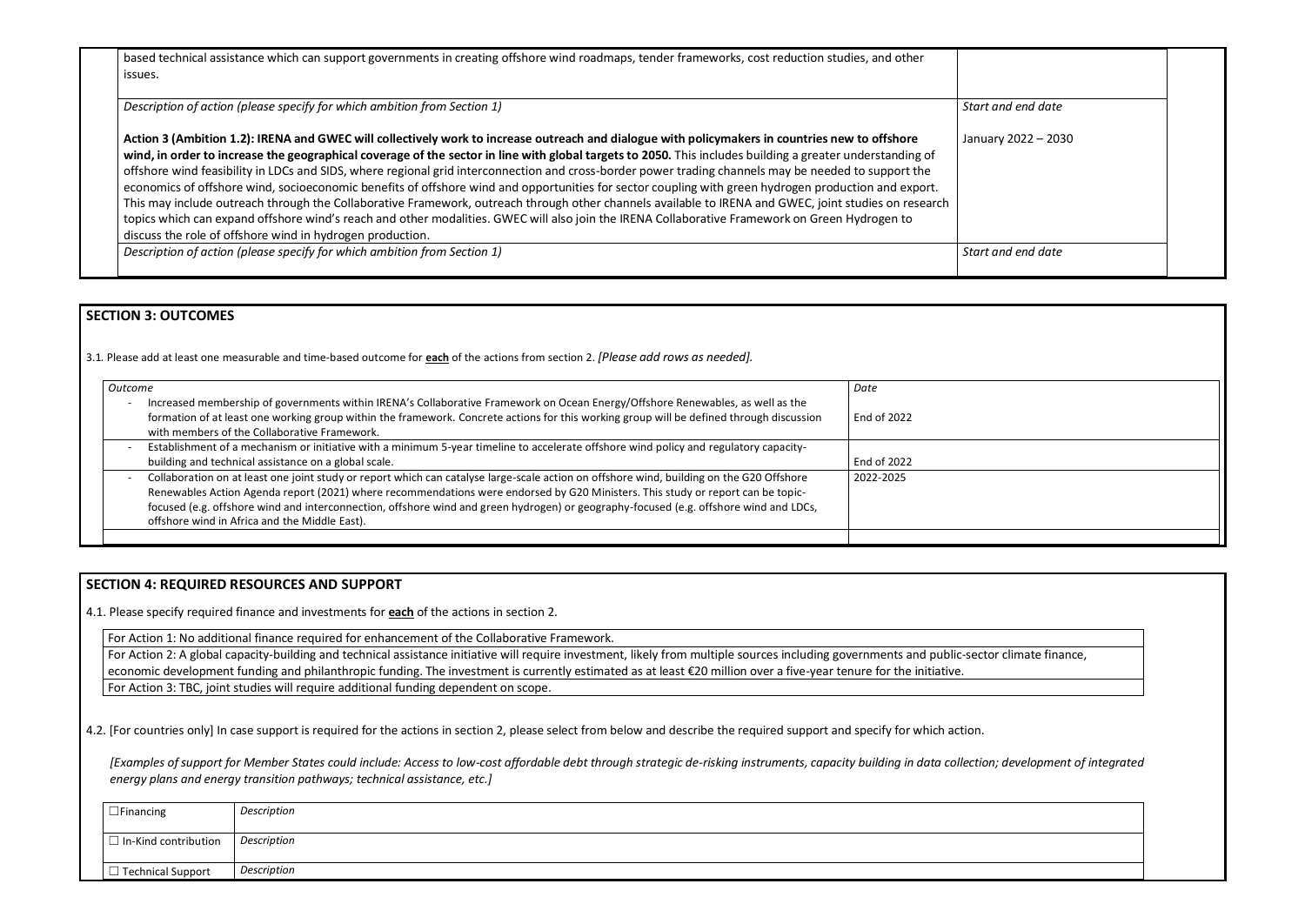| □ Other/Please specify | Description |
|------------------------|-------------|
|                        |             |

# **SECTION 5: IMPACT**

5.1. Countries planned for implementation including number of people potentially impacted.

The Energy Compact has a global scope to 2030 and 2050.

5.2. Alignment with the 2030 Agenda for Sustainable Development – Please describe how **each** of the actions from section 2 impact advancing the SDGs by 2030. *[up to 500 words, please upload supporting strategy documents as needed]* 

Action 1: The enhancement of the IRENA Collaborative Framework will improve knowledge and understanding of the significant role offshore wind can play in a su Offshore wind offers a wide variety of socioeconomic benefits, including: **affordable electricity**, as enormous cost reduction has been achieved over the last decad offshore wind capacity is forecast to become cheaper than new fossil fuel capacity early this decade, according to BloombergNEF; **clean power** to millions of home **emissions; boosting economic growth**, as a 500 MW projects can create 2.1 million days of work over its 25-year project lifetime; **supporting energy security** by re energy and fossil fuels, along with operating at high capacity factors and lower variability compared to other renewable energy sources; reducing air pollution by which can create smog, asthma and other health issues; and **saving water** as a displacement of water-consuming fossil fuel-based generation.

Increasing policymakers' awareness of these benefits, and practical advice on how to initiate sector development, will support **SDG 7** on advancing affordable and development opportunities and inward capital investment brought by large-scale offshore wind projects can help governments to achieve **SDG 8** on decent work a well as SDG 9 on industry, innovation and infrastructure. Many of the jobs in the offshore wind value chain, including in transport, logistics, installation, grid conne maintenance (O&M) will need to be locally deployed, allowing governments to harness offshore wind for sustainable economic development. Offshore wind also o technology and skills transfer from sunset industries like offshore oil and gas, and can support continued economic growth while countries phase out fossil fuels. Action 2: Assessing the institutional and resource gaps for offshore wind capacity-building and technical assistance, and then formulating a global initiative which c raising their offshore wind ambitions, will be critical for **SDG 7** and **SDG 13** on climate action. Without the understanding, resource and support for policy and regulatory for policy and regulatory frameworks will be cri can create an enabling environment for offshore wind, governments will face increasing pressure to deliver higher net zero-compliant targets with no practical cha Action 3: In addition to the SDGs referenced above, targeted outreach to certain groups of countries or studies which can address specific needs (green hydrogen interconnections, marine spatial planning) can support more sustainable and ecologically responsible development by harnessing the lessons learned in the offshore under the product of the offshore wind and sector to data f Depending on the topic of study, this could have positive impacts on **SDG 12** for responsible consumption and production or **SDG 14** on life below water.

5.3. Alignment with Paris Agreement and net-zero by 2050 - Please describe how each of the actions from section 2 align with the Paris Agreement and national NDCs (if applicable) and *[up to 500 words, please upload supporting strategy documents as needed]* 

Action 1: Increase of ambitions for offshore wind development in this decade is in line with the "ratcheting up" mechanism of the Paris Agreement, encouraging co their decarbonization goals by incorporating offshore wind targets into national energy system planning and updated NDCs within this decade. National NDCs with energy capacity targets will be required within the next few years to have a chance of closing the 110 GW gap between current market outlook to 2030 and the required milestone to sustain a net zero-compliant pathway.

Action 2: The formation of a collaborative mechanism which focuses on capacity-building and technical assistance for offshore wind adopts a practical approach to ensuring implementation of renewable energy targets. Beyond target-setting, enabling policy and regulatory frameworks are required for investable market conditions and bankable offshore wind projects. Focusing on the practical aspect of policy and regulatory support ensures the generation of a sustainable pipeline of offshore wind projects that can progress through project development and construction stages expeditiously, and deliver on their climate change mitigation potential.

| istainable energy transition.                                 |
|---------------------------------------------------------------|
| le and new fixed-bottom                                       |
| es; reducing carbon                                           |
| educing reliance on imported<br>replacing fossil fuel sources |
|                                                               |
|                                                               |
| clean energy. The industrial                                  |
| and economic growth, as                                       |
| ection and operations and<br>offers lower friction for        |
|                                                               |
| can support countries in                                      |
| llatory frameworks which                                      |
| anges on the ground.                                          |
| complementarity,                                              |
| ore wind sector to date.                                      |
| d support the net-zero emissions by 2050.                     |
| puntries to expand upon                                       |
| n enhanced renewable                                          |
| muired milestone to sustain a                                 |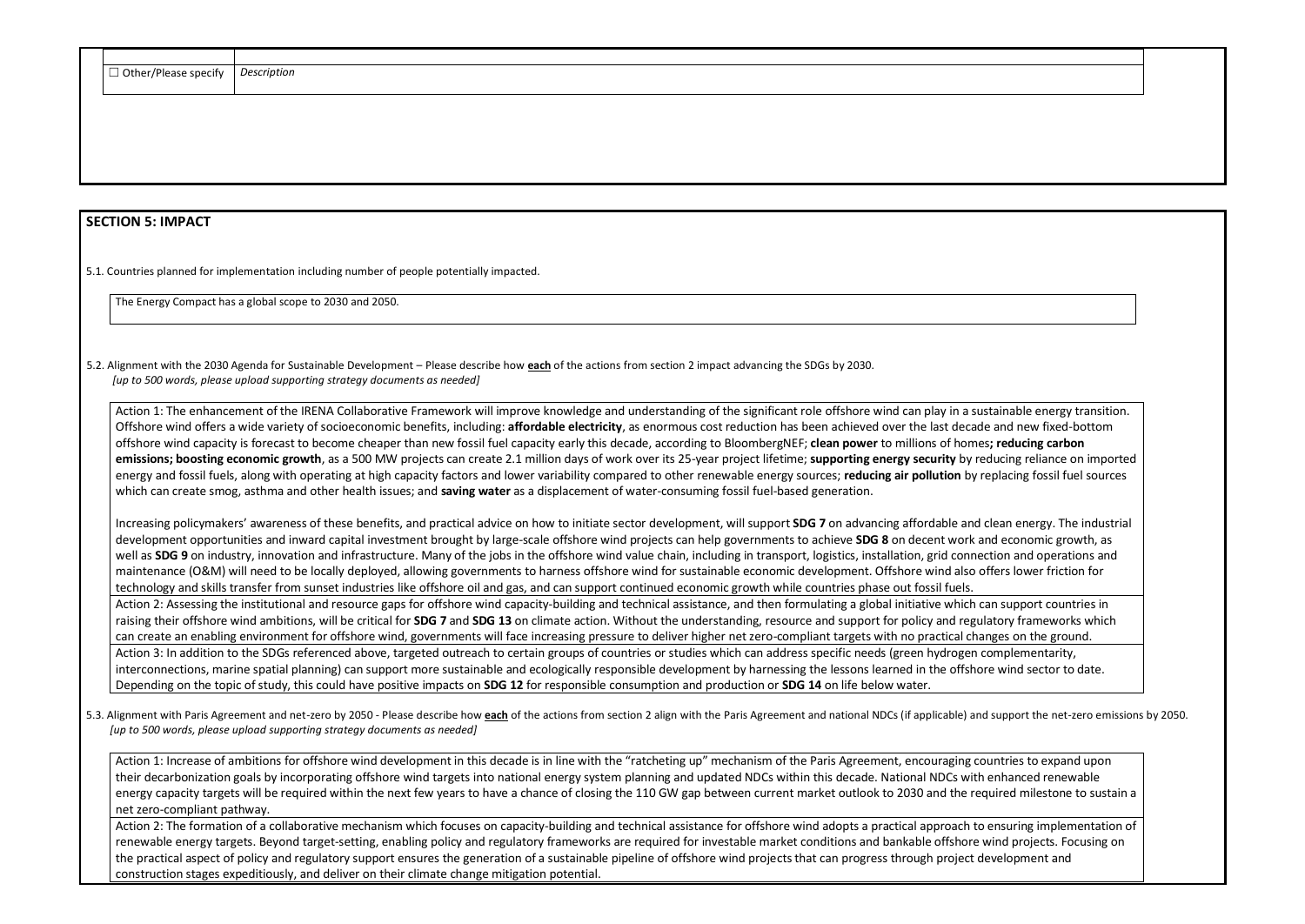Action 3: Targeted outreach can support individual countries in understanding the socioeconomic benefits, system integration factors and economics of offshore wind, on top of the support for their decarbonisation goals. It is also necessary to ensure no country or region is "left behind" in the global expansion of the offshore wind sector, which has its legacy markets in Europe and China but holds untapped resource potential in every region of the world. As the sector expands, new areas of research and understanding will emerge to explore offshore wind installation in deeper waters, harsher climatic conditions, challenging financing environments and requirements for harmonious co-existence with other ocean users.

# **SECTION 6: MONITORING AND REPORTING**

6.1. Please describe how you intend to track the progress of the proposed outcomes in section 3. Please also describe if you intend to use other existing reporting frameworks to track progress on the proposed outcomes.

IRENA and GWEC will monitor progress of outcomes on a biannual basis, including: in formulation of the Collaborative Framework strategy and agenda for the subsequent year; in performing a global stocktake of offshore wind capacity growth and market outlook for the IRENA World Energy Transition Outlook, future Regional Energy Transition Outlooks and the annual GWEC Global Offshore Wind Report.

I. 1. Does the Energy Compact strengthen and/or add a target, commitment, policy, action related to SDG7 and its linkages to the other SDGs that results in a higher cumulative impact compared to existing frameworks? ☒Yes ☐No

*I.2. Does the Energy Compact increase the geographical and/or sectoral coverage of SDG7 related efforts?* ⊠Yes □No

- 1.3. Does the Energy Compact consider inclusion of key priority issues towards achieving SDG7 by 2030 and the net-zero emission goal of the Paris Agreement by 2050 as defied by latest global analysis and data including t *outcome of the Technical Working Groups?* ☒Yes ☐No
- **II. Alignment with the 2030 agenda on Sustainable Development Goals** Ensure coherence and alignment with SDG implementation plans and strategies by 2030 as well as national development plans and priorities.
	- *II.1. Has the Energy Compact considered enabling actions of SDG7 to reach the other sustainable development goals by 2030?* ⊠Yes □No

### **SECTION 7: GUIDING PRINCIPLES CHECKLIST**

Please use the checklist below to validate that the proposed Energy Compact is aligned with the guiding principles.

**I. Stepping up ambition and accelerating action** - Increase contribution of and accelerate the implementation of the SDG7 targets in support of the 2030 Agenda for Sustainable Development for Paris Agreement

*II.2. Does the Energy Compact align with national, sectoral, and/or sub-national sustainable development strategies/plans, including SDG implementation plans/roadmaps?* ☒Yes ☐No

- *II.3. Has the Energy Compact considered a timeframe in line with the Decade of Action?* ⊠Yes □No
- **III. Alignment with Paris Agreement and net-zero by 2050** Ensure coherence and alignment with the Nationally Determined Contributions, long term net zero emission strategies.
	- *III.1. Has the Energy Compact considered a timeframe in line with the net-zero goal of the Paris Agreement by 2050?* ⊠Yes □No

*III.2. Has the Energy Compact considered energy-related targets and information in the updated/enhanced NDCs?* ⊠Yes □No

*III.3. Has the Energy Compact considered alignment with reaching the net-zero emissions goal set by many countries by 2050?* ⊠Yes □No

**IV. Leaving no one behind, strengthening inclusion, interlinkages, and synergies** - Enabling the achievement of SDGs and just transition by reflecting interlinkages with other SDGs.

*IV.1. Does the Energy Compact include socio-economic impacts of measures being considered?* ⊠Yes □No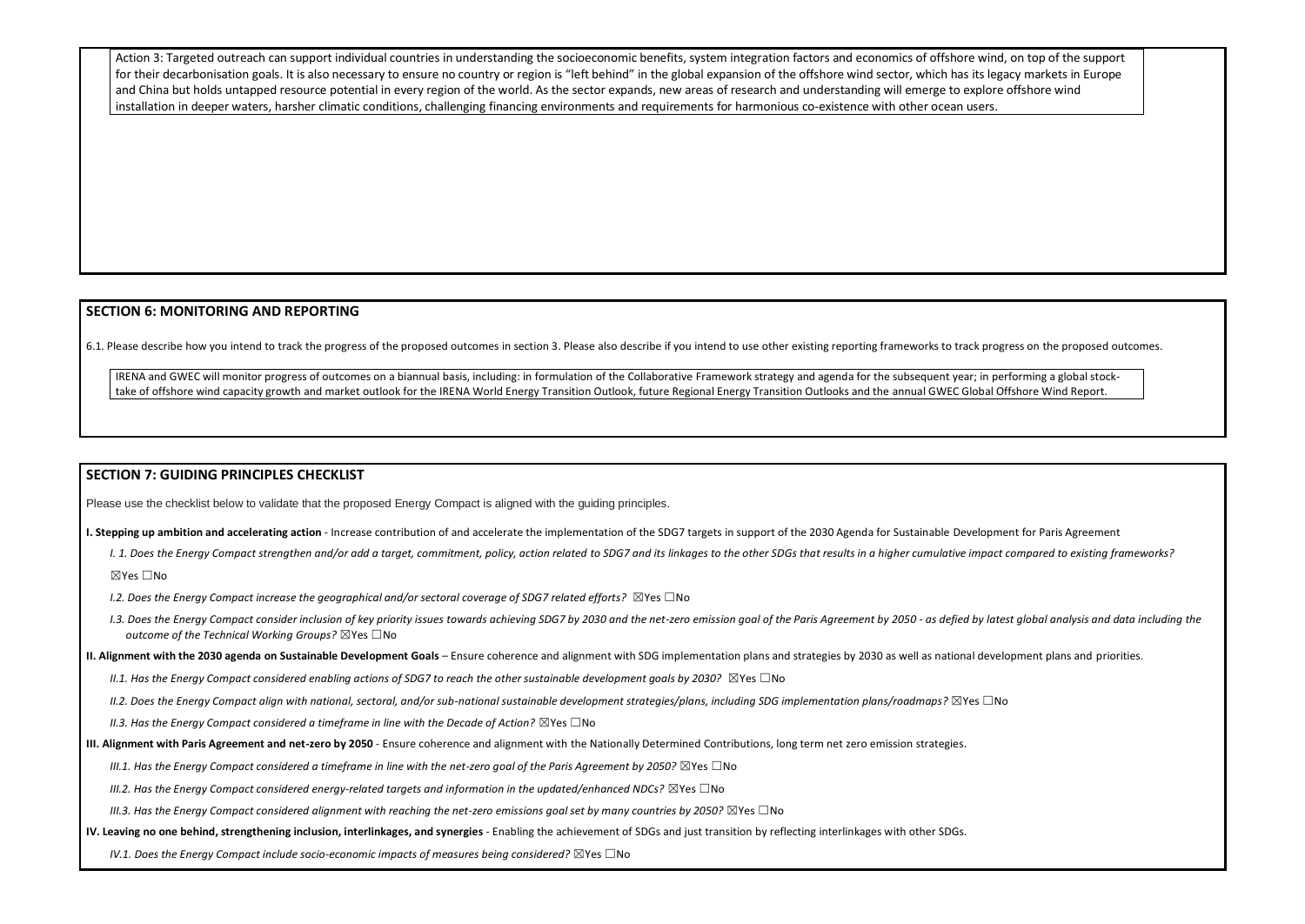*IV.2. Does the Energy Compact identify steps towards an inclusive, just energy transition?* ⊠Yes □No

*IV.3. Does the Energy Compact consider measures that address the needs of the most vulnerable groups (e.g. those impacted the most by energy transitions, lack of energy access)?* 

V. Feasibility and Robustness - Commitments and measures are technically sound, feasible, and verifiable based a set of objectives with specific performance indicators, baselines, targets are sources are technically sound,

V.1. Is the information included in the Energy Compact based on updated quality data and sectoral assessments, with clear and transparent methodologies related to the proposed

*V.2. Has the Energy Compact considered inclusion of a set of SMART (specific, measurable, achievable, resource-based and time based) objectives?* ⊠Yes □No

V.3. Has the Energy Compact considered issues related to means of implementation to ensure feasibility of measures proposed (e.g. cost and financing strategy, technical assistant *gaps, data and technology*)? ⊠Yes □No

| ⊿ Government                                    | $\Box$ Local/Regional Government        | $\boxtimes$ Multilateral body /Intergovernmental Organization |
|-------------------------------------------------|-----------------------------------------|---------------------------------------------------------------|
| $\boxtimes$ Non-Governmental Organization (NGO) | $\Box$ Civil Society organization/Youth | $\Box$ Academic Institution / Scientific Community            |
| $\boxtimes$ Private Sector                      | $\Box$ Philanthropic Organization       | $\Box$ Other relevant actor                                   |

### **SECTION 8: ENERGY COMPACT GENERAL INFORMATION**

8.1. Title/name of the Energy Compact

Global Offshore Wind Energy Compact

8.2. Lead entity name (for joint Energy Compacts please list all parties and include, in parenthesis, its entity type, using entity type from below)

IRENA (Multilateral body / IGO) and GWEC (Private Sector/NGO)

8.3. Lead entity type

8.4. Contact Information

| IRENA – Roland Roesch, Deputy Director of the Innovation and Technology Center, RRoesch@irena.org; GWEC – Joyce Lee, Head of Policy and Projects, [joyce.lee@gwec.net](mailto:joyce.lee@gwec.net)

8.5. Please select the geographical coverage of the Energy Compact

☐Africa ☐Asia and Pacific ☐Europe ☐Latin America and Caribbean ☐North America ☐West Asia ☒Global

8.6. Please select the Energy Compact thematic focus area(s)

☐ Energy Access ☒ Energy Transition ☐ Enabling SDGs through inclusive just Energy Transitions ☒ Innovation, Technology and Data ☐ Finance and Investment.

### **SECTION 9: ADDITIONAL INFORMATION (IF REQUIRED)**

Please provide additional website link(s) on your Energy Compact, which may contain relevant key documents, photos, short video clips etc.

- IRENA World Energy Transitions Outlook: 1.5°C Pathway (2021):<https://www.irena.org/publications/2021/Jun/World-Energy-Transitions-Outlook>
- IRENA Future of Wind report (2019):<https://www.irena.org/publications/2019/Oct/Future-of-wind>
- IRENA Renewable Energy Benefits: Leveraging local capacity for offshore wind (2018):<https://www.irena.org/publications/2018/May/Leveraging-Local-Capacity-for-Offshore-Wind>

| o ⊠Yes ⊡No                                    |
|-----------------------------------------------|
| ets and data sources as needed.               |
| <i>measures</i> ? $\boxtimes$ Yes $\Box$ No   |
|                                               |
| needs and partnerships, policy and regulatory |

| overnmental Organization |  |
|--------------------------|--|
| entific Community        |  |
|                          |  |
|                          |  |
|                          |  |
|                          |  |
|                          |  |
|                          |  |
|                          |  |